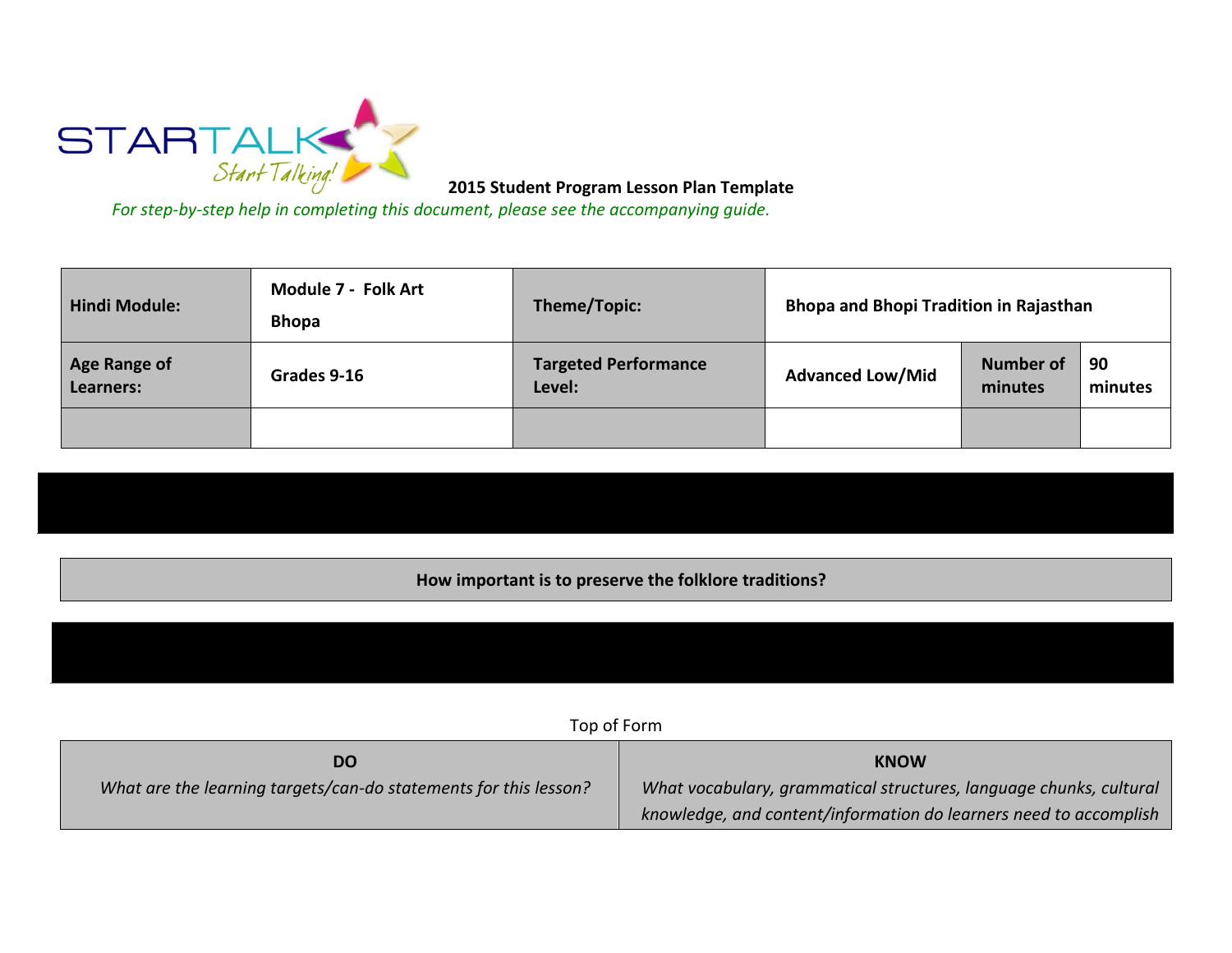|                                                                                                                                                                                                                                                     | the lesson can-do?                                                                                                                                                                                                                                                                                                       |
|-----------------------------------------------------------------------------------------------------------------------------------------------------------------------------------------------------------------------------------------------------|--------------------------------------------------------------------------------------------------------------------------------------------------------------------------------------------------------------------------------------------------------------------------------------------------------------------------|
| can give detailed descriptions about a traditional folk art<br>$\bullet$<br>called bhopa and bhopi in Rajasthan in India.<br>can participate in a discussion on the issues of losing folk art in<br>modern times and what can be done to revive it. | Grammar- karnaa caahiye, when narrating a story, phrases.<br>use of past tense.<br>vocabulary chunks related to the traditional art of bhopa and bhopi,<br>for eg., phaD, bhopa, bhopi, the names of the musical instruments.<br>Cultural knowledge like characters of the story and the history behind<br>the folk art. |

Bottom of Form

**What will learners do (learning tasks/activities/formative assessments) to demonstrate they can meet the lesson can-do?**

There is a show on Bhopa and Bhopi scheduled to take place in Kamani auditorium in Delhi. Before the show, a students studying Hindi decide to raise awareness about the loss of folk art in recent times. They invite bhopa and bhopi for a pre-show discussion where they talk about the importance and significance of folk art and the need to preserve it for future generations. A question and answer session ensues.

> **How will you facilitate the learning?**  What activities will be used to ensure learners accomplish the lesson can-do? What will **the teacher** be doing? What will **the students** be doing?

**Opening Activity**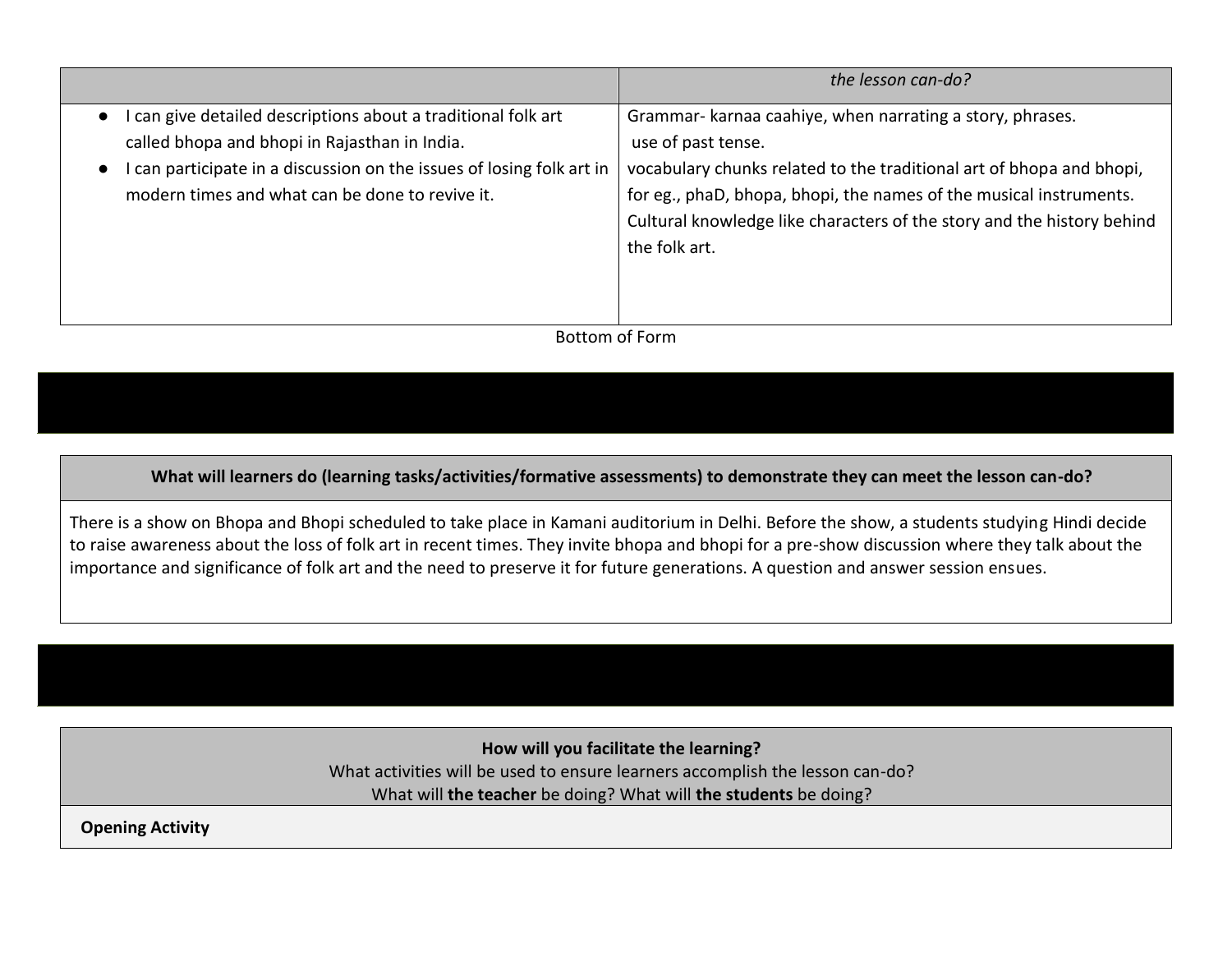| Students examine a traditional form of art called 'phaD' online and brainstorm what they can interpret from the picture. As<br>the teacher leads a debriefing session, the class creates a vocabulary list of pertinent expressions they will use during the<br>lesson.<br>http://rajasthanstudy.blogspot.com/2012/08/blog-post 22.html                                                                                                  | 10 min. |
|------------------------------------------------------------------------------------------------------------------------------------------------------------------------------------------------------------------------------------------------------------------------------------------------------------------------------------------------------------------------------------------------------------------------------------------|---------|
| <b>Learning Episode</b>                                                                                                                                                                                                                                                                                                                                                                                                                  |         |
| Using a Frayer Square (http://www.slideshare.net/BeatriceLuchin/foursquarevocabularyintervention) to record their ideas,<br>students interpret the story presented by the art. They fill in information about the different characters portrayed in the<br>picture, costumes those characters are wearing, actions they are performing, cultural practices, and a possible storyline.                                                    | 10 min. |
| <b>Learning Episode</b>                                                                                                                                                                                                                                                                                                                                                                                                                  |         |
| Students then watch a video on the artists and what they do. They will interpret the video using a graphic organizer to<br>record their understanding of the work of the artists.                                                                                                                                                                                                                                                        | 15 min. |
| <b>Learning Episode</b>                                                                                                                                                                                                                                                                                                                                                                                                                  |         |
| The teacher distributes a review on one of the plays performed in Chandigarh, India. They read the review using a variety of<br>reading strategies (skimming and scanning for main ideas and supporting details, pair reading, predicting, questioning the<br>text). They synthesize and analyze the text: sequence the story, identify and describe characters in the story, summarize<br>the plot, and explain the author's viewpoint. | 15 min. |
| <b>Learning Episode</b>                                                                                                                                                                                                                                                                                                                                                                                                                  |         |
| In groups of three, students create an art piece depicting a different story; they present their story to a small group of<br>classmates as if bhopa and bhopi are narrating.                                                                                                                                                                                                                                                            | 20 min. |
| <b>Learning Episode</b>                                                                                                                                                                                                                                                                                                                                                                                                                  |         |
| Before the show in Delhi, students invite bhopa and bhopi for a pre-show discussion. They talk with them about the<br>importance and significance of folk art and the need to preserve it for future generations A question and answer session<br>ensues.                                                                                                                                                                                | 20 min. |